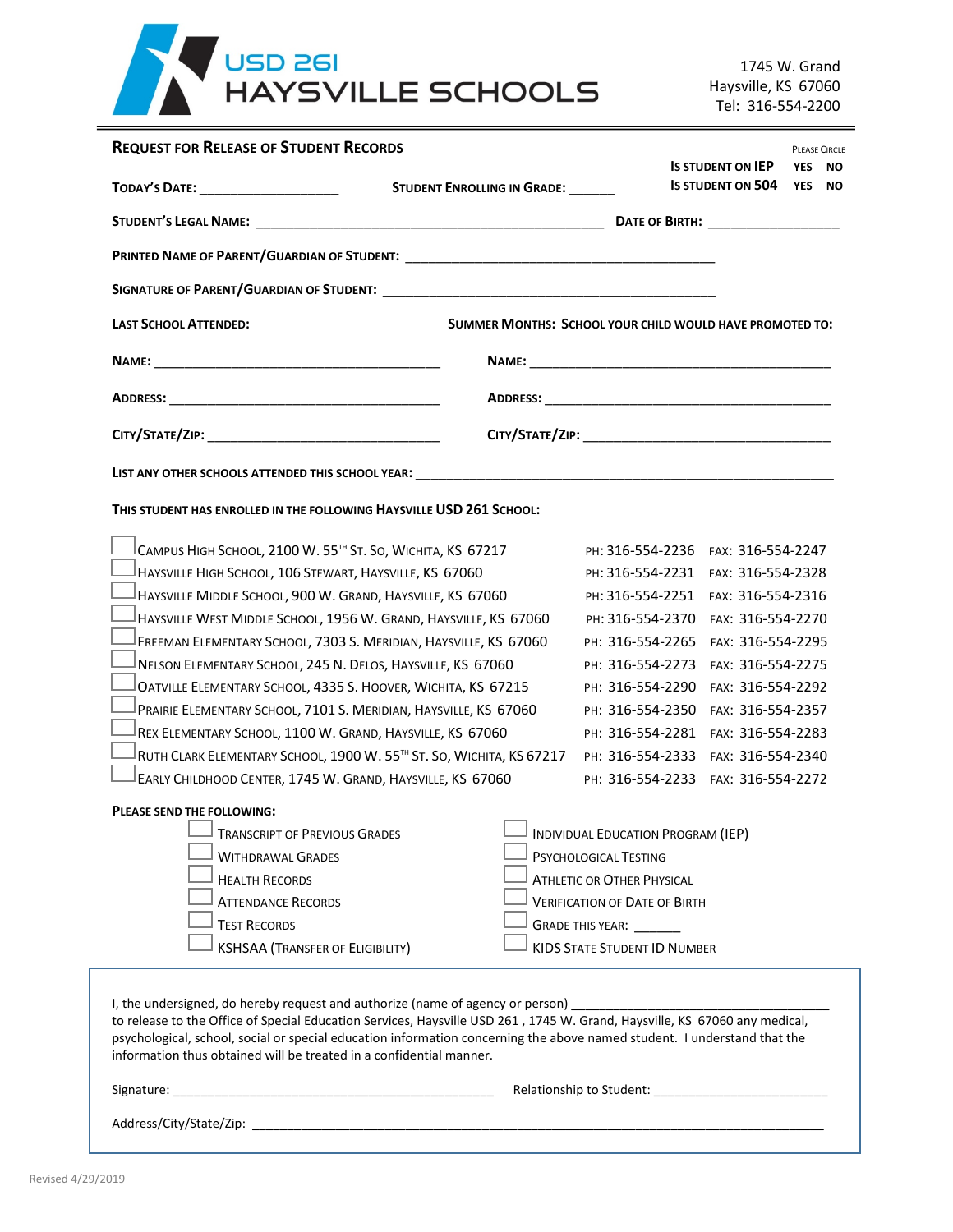

## **Support Services**

Please check any areas that apply to your child's education. Knowing about special needs in advance will help assure that your child will receive the necessary services in a timely manner.

Please check the applicable areas for Special Education Program:

| Learning Disabilities/Interrelated                                                                                     | Speech                    |
|------------------------------------------------------------------------------------------------------------------------|---------------------------|
| <b>Intellectual Disability</b>                                                                                         | Gifted                    |
| Developmentally Delayed                                                                                                | <b>Behavior Disorders</b> |
| Additional Disability, please list                                                                                     | None of the Above         |
| <u> 1990 - Johann John Harry Barn, mars and de Francisco Barn, mars and de Francisco Barn, mars and de Francisco B</u> |                           |
| Does your child have a 504? Yes __________ No ______                                                                   |                           |
|                                                                                                                        |                           |
|                                                                                                                        | Date: ___________________ |
|                                                                                                                        |                           |
|                                                                                                                        |                           |

## **Notice of Nondiscrimination**

The School District does not discriminate on the basis of race, color, national origin, age, sex, disability, or military status, in admission or access to, or treatment or employment in its programs and activities. Any person having inquiries concerning Haysville Public School's compliance with the regulations implementing Title VI of the Civil Rights Act of 1964 (Title VI), Section 504 of the Rehabilitation Act of 1973 (Section 504), or Title II of the Americans with Disabilities Act of 1990 (ADA), may contact the Assistant Superintendent for Personnel, Dr. Michael Clagg, 1745 W. Grand, Haysville, KS 67060, 316-554-2200.